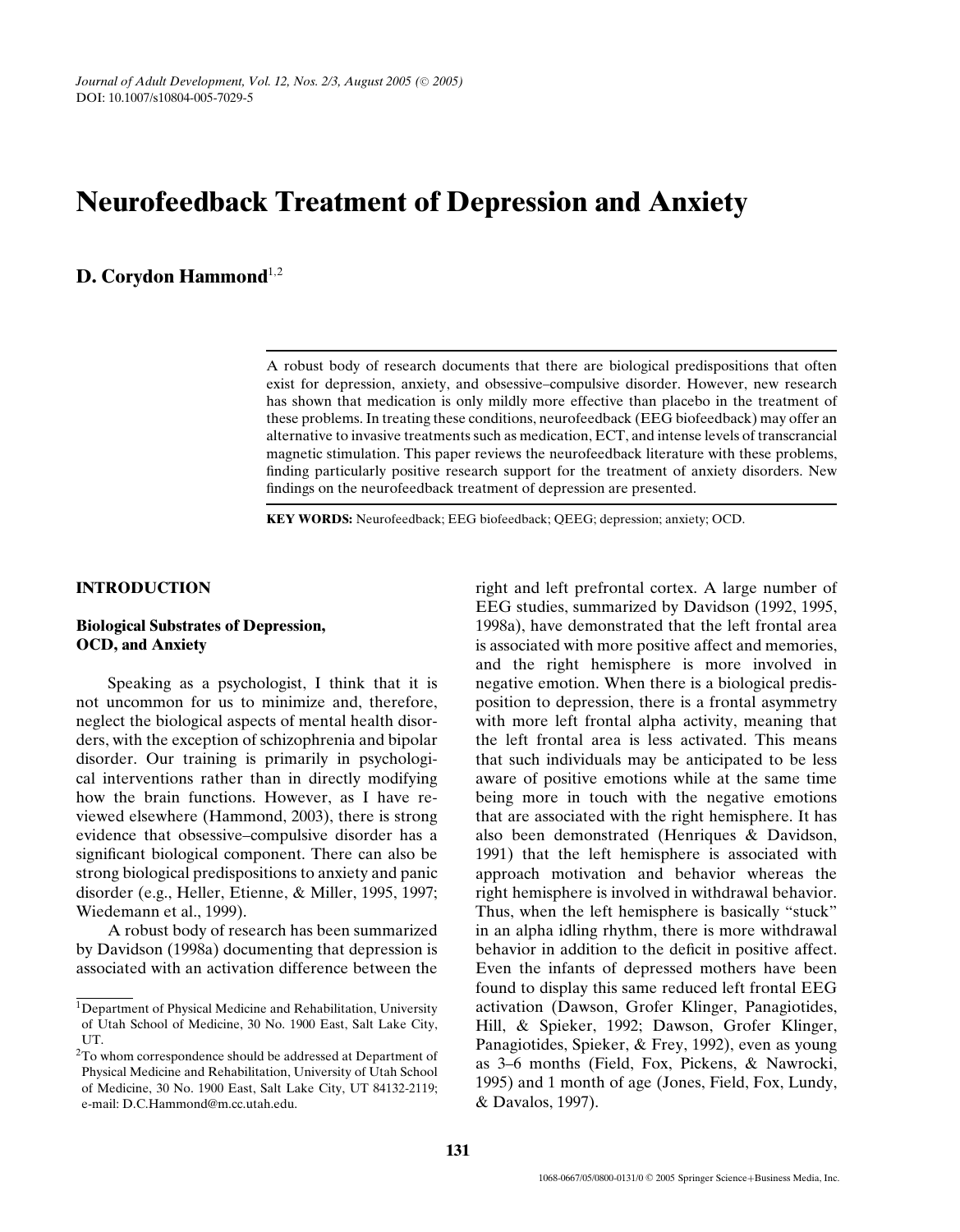Baehr, Rosenfeld, and Baehr (1997) and Askew (2001) have expressed the belief that this frontal asymmetry may represent a state marker of depression, as well as reflecting a biological or trait marker of a vulnerability (Henriques & Davidson, 1990, 1991) to depression. Askew (2001) found a strong correlation between alpha asymmetry scores and the Beck depression Inventory ( $p < 0.0001$ ) and on the MMPI-II Depression Scale ( $p < 0.0001$ ). Davidson (1998b) expressed his belief that such an asymmetry is not necessary or sufficient for the production of a specific type of affective style or psychopathology, but that differences in prefrontal asymmetry may be most appropriately viewed as diatheses that bias a person's affective style, and then in turn modulate someone's vulnerability to develop depression. Davidson (1998b) does not subscribe to a strictly biological model of depression, but he believes that the asymmetry does predict a vulnerability to depression so that when negative life events occur over a prolonged period of time to such a person, there is an increased probability of them becoming depressed. Not all persons with this frontal alpha asymmetry will be depressed, and someone can experience negative life events and still become depressed in the absence of this asymmetry. This EEG asymmetry is best seen when the EEG is examined with an average reference or a reference on the vertex at Cz (Baehr et al., 1997; Davidson, 1998a,b; Rosenfeld, Cha, Blair, & Gotlib, 1995).

#### **Neurofeedback**

EEG biofeedback (neurofeedback) has been found to be effective in modifying brain function and producing significant improvements in clinical symptoms in several clinical areas, including epilepsy, ADD/ADHD, learning disabilities, and head injuries. For example, Sterman (2000) comprehensively reviewed the literature on the neurofeedback treatment of uncontrolled epilepsy. Overall, this literature documented that 82% of the most severe, uncontrolled epileptics demonstrated a significant reduction in seizure frequency, with an average of a 70% reduction in seizures. Two studies even measured sleep EEG pre- and post-training and documented significant normalization of brain activity even when patients were asleep. Another new controlled study (Kotchoubey et al., 2001) validated the effectiveness of neurofeedback compared to medication and placebo. These neurofeedback studies

meet the criteria for being both an efficacious and specific treatment, as established by the American Psychological Association Clinical Psychology Division (Chambless & Hollon, 1998; Chambless et al., 1998).

Monastra's (2002) recent research found neurofeedback to be significantly more effective than ritalin in changing ADD/ADHD, without having to remain on drugs. Other studies (Fuchs, Birbaumer, Lutzenberger, Gruzelier, & Kaiser, 2003) have found comparable improvements with 20 h of neurofeedback training (forty 30-min sessions) to those produced by ritalin, even after only twenty 30-min sessions of neurofeedback (Rossiter & LaVaque, 1995).

# **NEUROFEEDBACK TREATMENT OF ANXIETY AND DEPRESSION**

#### **Neurofeedback for Anxiety**

Moore (2000) reviewed the literature on neurofeedback treatment for anxiety disorders. He reviewed eight studies of generalized anxiety disorder (GAD), three with phobic anxiety disorder, two studies of obsessive–compulsive disorder, and one published report with post-traumatic stress disorder (PTSD). There were several problems with this literature. One problem in the literature is that most studies only utilized very brief training. For instance, in the GAD studies that listed length of training, it only averaged 3.2 h! As a clinician, I will most commonly utilize 7–12 h of neurofeedback training with anxiety problems. Nonetheless, seven of the eight studies produced positive changes in clinical outcome.

The finest studies were the three studies of phobic (test) anxiety (Garrett & Silver, 1976), that included random assignment, alternative treatment control groups, and a wait-list control group. In one experiment, the group receiving alpha EEG enhancement training produced 33% more alpha posttreatment, and all three feedback groups demonstrated significant reductions in test anxiety, while the untreated control group and the relaxation training group experienced no significant reduction. In another experiment, participants received phases of alpha enhancement training and EMG biofeedback training. The alpha training increased alpha production from 64 to 78%, and anxiety scores dropped significantly ( $p < 0.001$ ) for this combined treatment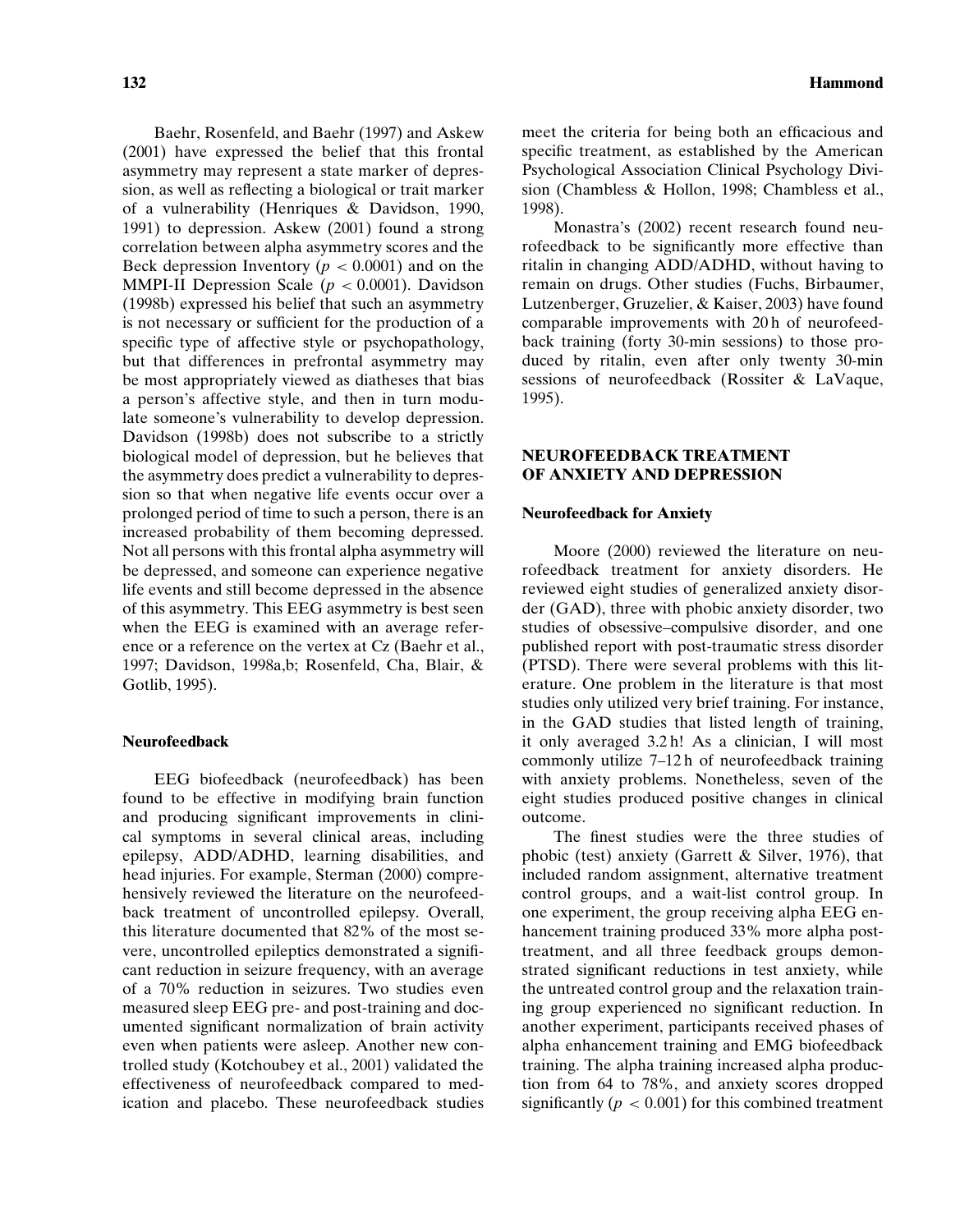# **Neurofeedback Treatment of Depression and Anxiety 133**

group compared to a non-treatment group. Thus, according to APA Clinical Psychology Division criteria for efficacious treatments, neurofeedback for phobic anxiety qualifies for the status of possibly efficacious. Moore's review (2000) also concluded that a placebo effect was certainly present in these neurofeedback studies, but that alpha and theta enhancement training provided additional effects beyond placebo and are effective treatments of anxiety disorders.

There were two studies that was not reviewed by Moore (2000). Passini, Watson, Dehnel, Herder, and Watkins (1977) compared 25 anxious alcoholics with a matched control group before and after 10 h (over a 3 week period) of alpha neurofeedback training. Alpha neurofeedback training produced significant  $(p < 0.001)$  changes in state and trait anxiety compared with controls. Patients receiving neurofeedback training increased their eyes-closed alpha production from 38 to 55%, while controls dropped slightly. In an 18-month follow-up (Watson, Herder, & Passini, 1978), essentially identical results were still found, indicating that the anxiety changes from alpha neurofeedback were enduring. A new randomized, blinded, controlled study (Egner & Gruzelier, 2003) at London's Royal College of Music evaluated the ability of alpha/theta neurofeedback to enhance musical performance in very high level musicians when they were performing under stressful conditions. When compared with alternative conditions (physical exercise, mental skills training, Alexander Technique training, beta1 neurofeedback, and SMR neurofeedback), only the alpha/theta neurofeedback group resulted in enhancement of real-life musical performance under stress.

Two neurofeedback studies focused on chronic PTSD. In a randomized, control group study, Peniston and Kulkosky (1991) added thirty 30-min sessions of alpha/theta EEG biofeedback training to the traditional VA hospital treatment provided to a group of 15 PTSD Vietnam combat veterans, and compared them at follow-up with a contrast group of 14 veterans who only received traditional treatment. On 30-month follow-up, all 14 traditional treatment patients had relapsed and been rehospitalized, while only 3 of 15 neurofeedback training patients had relapsed. Although all 14 patients treated with neurofeedback had decreased their medication requirements by follow-up, among traditionally treated patients, only one patient decreased medication needs, two reported no change, and 10 required more psychiatric medications. On the MMPI, neurofeedback training patients improved significantly on all 10 clinical scales—dramatically on many of them—while there were no significant improvements on any scales in the traditional treatment group. An additional study, not originally reviewed by Moore (2000), was done by Peniston, Marrinan, Deming, and Kulkosky (1993). They randomly selected 20 chronic PTSD Vietnam veterans, who also had alcohol abuse, from a VA hospital population. They were treated with thirty 30-min sessions of alpha/theta neurofeedback training. On 26-month follow-up, only 4 of the 20 patients reported a few (1–3) instances of recurrence of nightmares/flashbacks, and the other 16 patients had no recurrence of PTSD symptoms.

Moore (2000) reviewed two published studies of OCD that used alpha enhancement training, without positive results. However, these studies utilized a naive treatment approach of only doing alpha enhancement training, and literature since that time has shown that there are at least three subtypes of EEG patterns that are found in OCD. More recently, I have reported on successful treatment with lengthy follow-ups of three consecutive cases of OCD, utilizing protocols that were individualized through using a quantitative EEG assessment. In the first publication, (Hammond, 2003) scores on the Yale–Brown Obsessive–Compulsive Scale (YBOCS) and the Padua Inventory normalized following treatment. The patients showed 3.7 and 3.0 standard deviation improvements on the YBOCS. This is particularly significant because a meta-analysis (Ackerman & Greenland, 2002) of 25 drug studies found that even the most effective pharmacologic treatment for OCD (clomipramine) only produced an average treatment effect on the Y-BOCS of a 1.33 standard deviations improvement (uncorrected for placebo effects), and about one-half that much improvement across studies with Prozac. Improvements were also documented with an MMPI, with follow-ups of the two cases at 15 and 13 months after treatment. Figure 1 shows the pre–post improvements in one of these cases. Maintenance of change was also externally validated through contacts with family members. I have now followed-up the third case (Hammond, 2004) for 10 months. Figure 2 displays his MMPI pre-treatment, mid-treatment, and at the conclusion of treatment. It may be seen that his Pt scale decreased from 115 *t*-scores to 60 *t*-scores. His Y-BOCS improved from his original score of 16 to a score of 3, representing a 2.2 standard deviation improvement. He had originally scored 6 on the compulsions subscale, and now scored zero, and his score had improved from 10 to 3 on the obsessions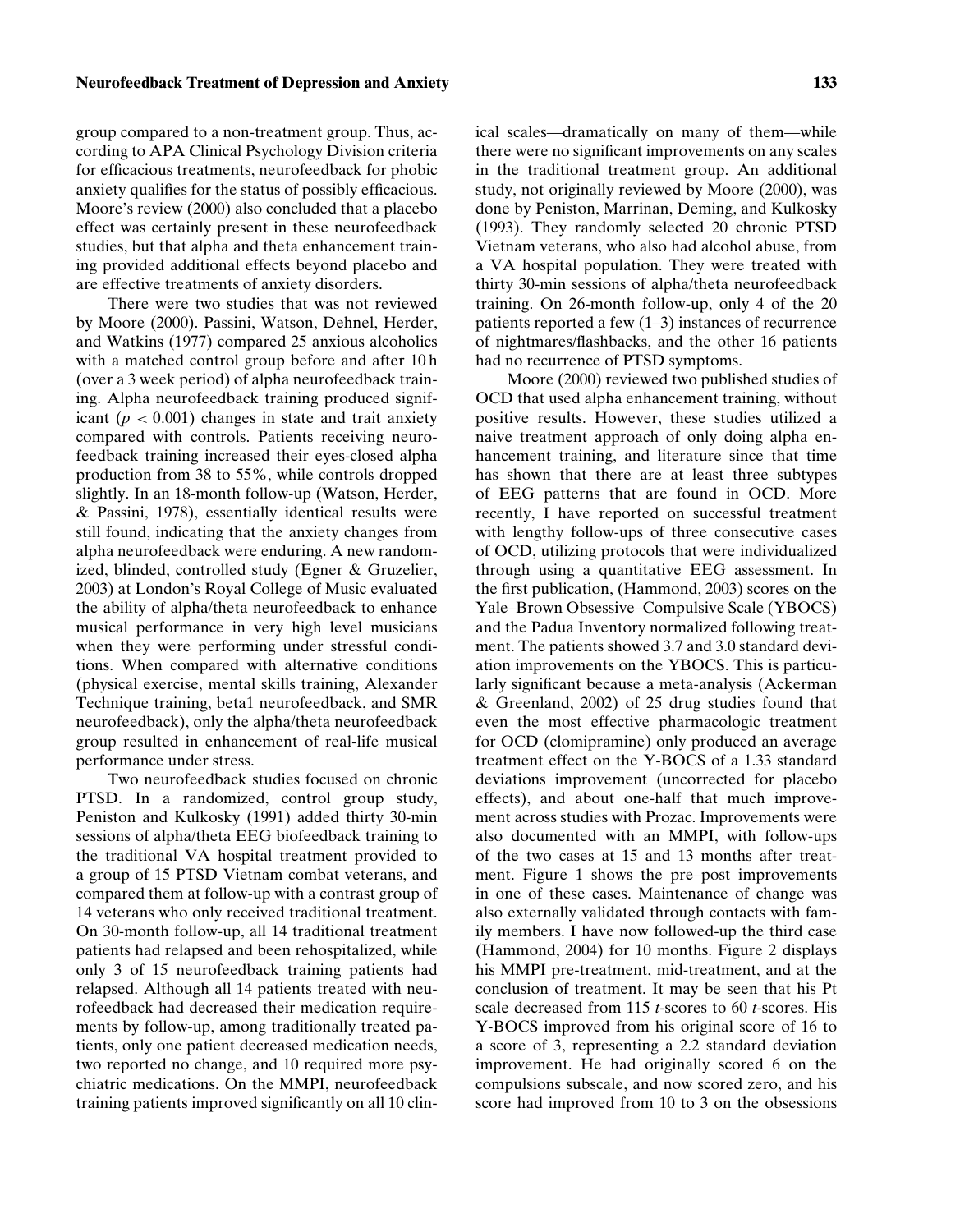

**Fig. 1.** MMPI Changes in an OCD case after 25 h of neurofeedback.

subscale. Once again, external validation of improvements and their maintenance was obtained by talking with his family.

# **Neurofeedback for Depression**

Based on the large volume of research reviewed earlier that validates the role of the frontal alpha asymmetry in depression, Rosenfeld (1997) developed a neurofeedback protocol for modifying this asymmetry. His ALAY (standing for alpha asymmetry; F4−F3/F3+F4, with a reference electrode at Cz) protocol rests on very firm theoretical ground and the preliminary results from case studies (Rosenfeld et al., 1995; Baehr, Rosenfeld, & Baehr, 2001, 1997) are encouraging, although no controlled research has yet been completed. There have been long-term follow-ups, however. Baehr et al. (2001) reported on 1–5 year follow-ups on patients treated with the Rosenfeld protocol, documenting that the substantial changes were not only enduring, but also that the frontal alpha asymmetry had not only changed, but remained eliminated on long-term follow-ups. This is particularly significant because a variety of studies (Allen, Iacono, Depue, & Arbisi, 1993;



**Fig. 2.** Pre–Post MMPI changes in a case of obsessional OCD.

Gotlib, Ranganath, & Rosenfeld, 1999; Henriques & Davidson, 1990; Kwon, Youn, & Jung, 1996) have found that following drug treatment that produced remission of the depression, the frontal alpha asymmetry remained, indicating a continued vulnerability to future depression.

Several years ago (Hammond, 2000) I likewise reported a case study with an eight and a half month follow-up of the effective alleviation of severe depression using my own neurofeedback protocol for modifying frontal alpha asymmetry. This protocol utilizes electrode sites Fp1 (on the left forehead) and F3, which is approximately 2.5–3 inch. straight above Fp1. In this protocol, we inhibit slow alpha and theta activity, while reinforcing 15–18 Hz beta for the first 20–22 min of each training session, after which the frequency band being reinforced is decreased to 12–15 Hz during the final 8–10 min of each session. Since the publication of the original report, I have continued to use this same protocol for the treatment of depression.

A new sample reported in this paper consists of nine consecutive, white, middle class (mean age 43.5; range 34–50 years) patients. Informed consent was obtained from all patients, all of whom presented with a primary complaint of depression, which was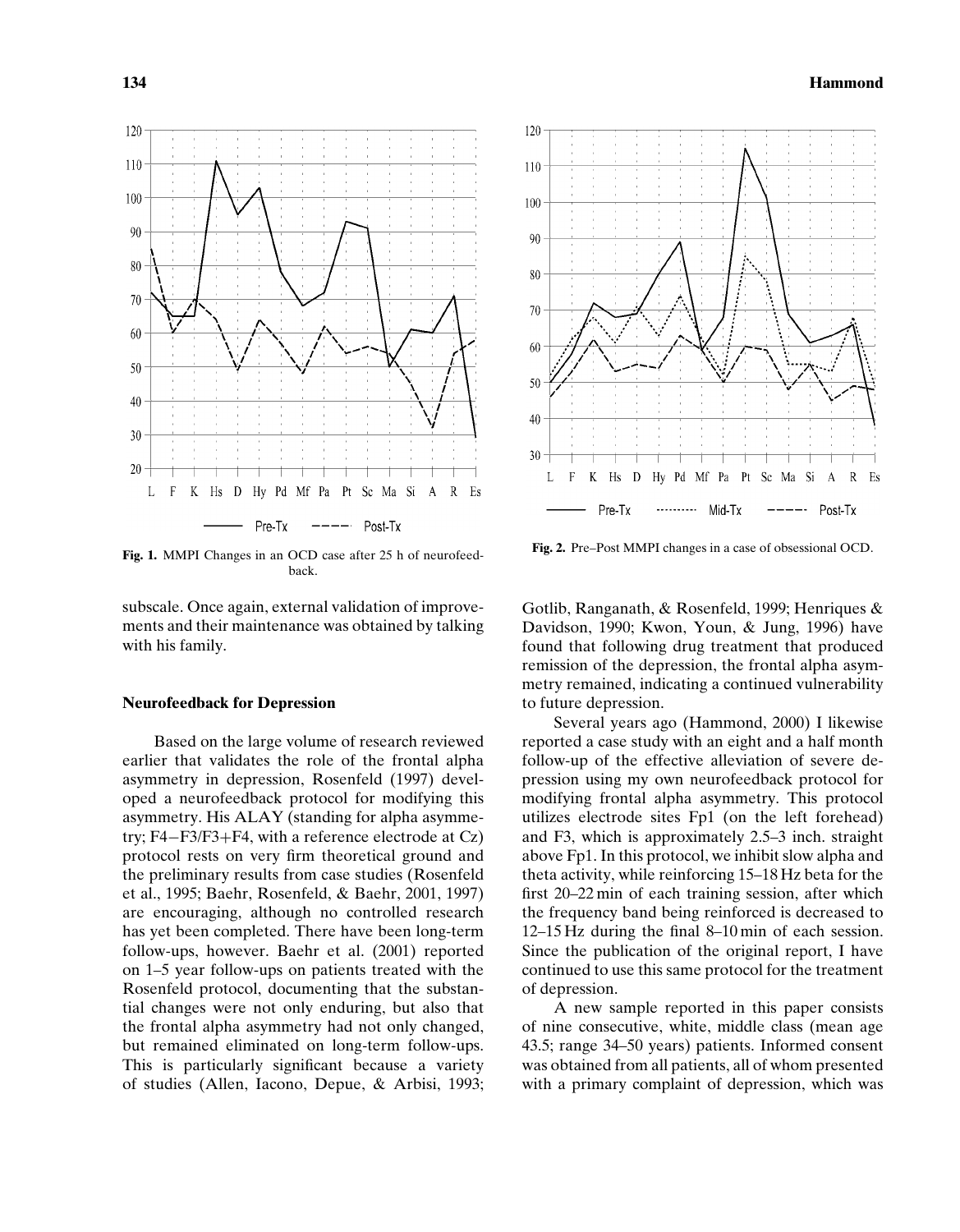## **Neurofeedback Treatment of Depression and Anxiety 135**

confirmed through administration of the Minnesota Multiphasic Personality Inventory. The only other selection criterion was that they were each screened with the Rosenfeld protocol for the presence of the frontal alpha asymmetry associated with a predisposition to depression. Rosenfeld (Baehr et al., 2001) has found that percentage scores greater than 60 indicate that there is not a predisposition to depression, while scores of 58 or less indicate the presence of a predisposition. The mean percentage score for this sample was 40.05, and the mean of this sample on the MMPI Depression scale was 93.75 *t*-scores. Whereas patients in drug studies are often more moderately depressed, 7 of the 8 patients in this series were judged to be seriously to severely depressed, with only one that was moderately depressed. In contrast, the case reports cited earlier (Baehr et al., 1997, 2001) that used the Rosenfeld neurofeedback protocol involved relatively mild depression in the 62–64 *t*-score range on the MMPI, with an percentage score of only 51.3.

Eight patients completed training, requiring an average of 20.75 thirty-minute sessions (10.4 h) of neurofeedback, with no other psychotherapy provided. Seven of eight patients made very substantial improvements, and one dropped out after five sessions because he was too busy. The drop-out showed signs of questionable motivation from the beginning, seeming to be in treatment primarily to please his wife and daughter. Many of the patients were on medication at the time of initial testing, but were no longer on medication at the completion of treatment.

Pre–post changes on the MMPI may be seen in Fig. 3, with a mean decrease in the depression scale of 28.75 *t*-scores. One patient improved from severely depressed to normal and two progressed from being seriously depressed to normal. Three improved from severe to mild depression, and one improved from moderately depressed to mildly depressed. One case who was severely depressed only showed mild improvement. This was an individual who had lost his wife to cancer a year earlier and issues surrounding this loss seemed likely to need to be addressed, and he was referred for psychotherapy for these issues. Categorizing this last case and including the dropout as failures, this represents 77.8% of cases who made significant improvements. The average length of follow-up for these cases was about 1 year, with a range from 2 years in two cases, to 4 months in the case of the individual who only mildly improved.



**Fig. 3.** Neurofeedback for depression: Average MMPI Pre-post changes for eight cases.

#### **SUMMARY AND CONCLUSIONS**

Through the years I found it irritating that psychiatrists tell patients that they have a "biological depression" without any objective validation, seemingly as a justification to then simply write a prescription. Yet, startlingly, pharmacologic treatment for depression (Antonuccio, Danton, DeNelsky, Greenberg, & Gordon, 1999; Greenberg, Bornstein, Greenberg, & Fisher, 1992; Kirsch, Moore, Scoboria, & Nicholls, 2002; Kirsch & Sapperstein, 1998; Krisch, Scoboria, & Moore, 2002; Moncrieff, 2001; Walach & Maidhof, 1999), anxiety (Khan, Khan, & Brown, 2002), and obsessive–compulsive disorder (Ackerman & Greenland, 2002; Goodman, McDougle, & Price, 1992) has been found to be only mildly effective over and above placebo effects. Nonetheless, there is a robust literature validating that in fact there are biological predispositions that exist to depression, OCD, and anxiety.

Neurofeedback is an encouraging development that holds promise as a method for modifying biological brain patterns associated with a variety of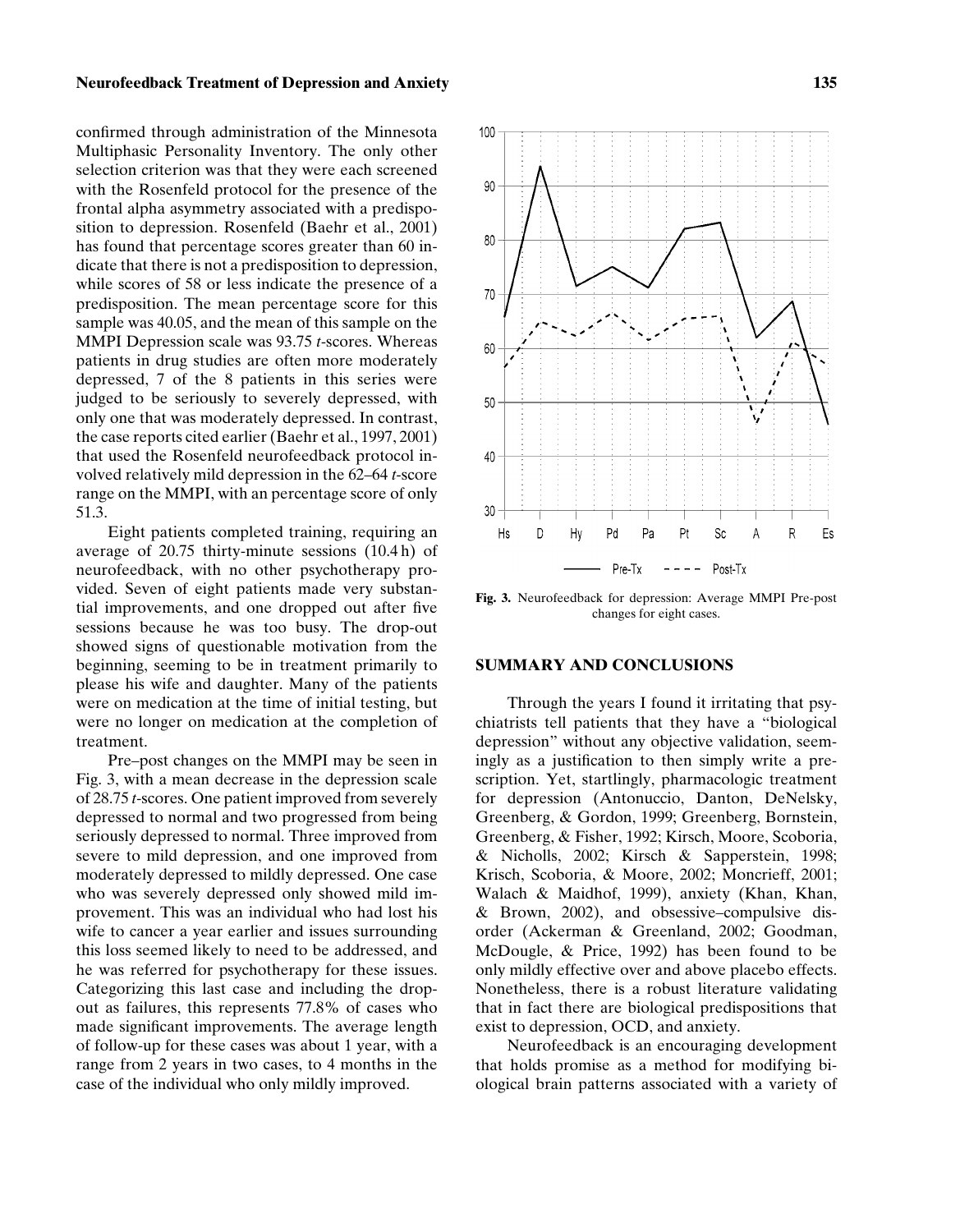mental health and medical (e.g., stroke, head injury, effects of aging) disorders–particularly because unlike drugs, electroconvulsive therapy, and intense transcranial magnetic stimulation, it is non-invasive and seldom associated with even mild side effects. Echoing similar sentiments, Frank H. Duffy (2000), a Professor and Pediatric Neurologist at Harvard Medical School, recently stated that scholarly literature now suggests that neurofeedback "should play a major therapeutic role in many difficult areas. In my opinion, if any medication had demonstrated such a wide spectrum of efficacy it would be universally accepted and widely used" (p. v). "It is a field to be taken seriously by all" (p. vii). Despite the promise of neurofeedback, however, Duffy also noted the need for improved and higher quality research. This is particularly true in the application of neurofeedback to the treatment of anxiety and affective disorders.

Since the completion of the successive cases reported in this paper, I have personally treated approximately 15 additional patients suffering with depression, but sometimes without post-treatment testing and lengthy follow-up. It is my impression from both this case series and from my subsequent clinical experience that the use of this neurofeedback protocol results in significant, enduring improvements approximately 80% of the time when patients have the frontal alpha asymmetry that reflects a biological predisposition to depression. Most patients perceive a difference after between three to six 30-min sessions, feel a very significant improvement after 10–12 sessions, and usually complete treatment within 20–22 sessions. It has been impressive to me that this treatment not only improves depression that has commonly been medication resistant, but it also commonly reduces anxiety and rumination, increases ego-strength, and as one would expect from activating an approach motivation area of the brain, decreases withdrawal and introversion. However, this report and the other literature just reviewed on neurofeedback with depression only represent uncontrolled case series reports. Thus, though encouraging, these preliminary results now require controlled trials. Similarly, the preliminary reports on the neurofeedback treatment of OCD are intriguing and encouraging, but likewise require controlled research. The research that we have reviewed on the neurofeedback treatment of generalized and phobic anxiety, as well as PTSD, is more rigorous, warranting at least the status of being considered a probably efficacious treatment.

# **REFERENCES**

- Ackerman, D. L., & Greenland, S. (2002). Multivariate metaanalysis of controlled drug studies for obsessive–compulsive disorder. *Journal of Clinical Psychopharmacology*, *22*(3), 309–317.
- Allen, J. J., Iacono, W. G., Depue, R. A., & Arbisi, P. (1993). Regional electroencephalographic asymmetries in bipolar seasonal affective disorder before and after exposure to bright light. *Biological Psychiatry*, *33,* 642–646.
- Antonuccio, D. O., Danton, W. G., DeNelsky, G. Y., Greenberg, R. P., & Gordon, J. S. (1999). Raising questions about antidepressants. *Psychotherapy and Psychosomatics*, *68,* 3–14.
- Askew, J. H. (2001). The diagnosis of depression using psychometric instruments and quantitative measures of electroencephalographic activity. Unpublished doctoral dissertation, University of Tennessee.
- Baehr, E., Rosenfeld, J. P., & Baehr, R. (1997). The clinical use of an alpha asymmetry protocol in the neurofeedback treatment of depression: Two case studies. *Journal of Neurotherapy*, *2*(3), 10–23.
- Baehr, E., Rosenfeld, J. P., Baehr, R., & Earnest, P. (1998). Comparison of two EEG asymmetry indices in depressed patients vs. normal controls. *International Journal of Psychophysiology*, *31,* 89–92.
- Baehr, E., Rosenfeld, J. P., & Baehr, R. (2001). Clinical use of an alpha asymmetry neurofeedback protocol in the treatment of mood disorders: Follow-up study one to five years post therapy. *Journal of Neurotherapy*, *4*(4), 11–18.
- Chambless, D. L., Baker, M. J., Baucaom, D. H., Beutler, L. E., Calhoun, K. S., Crits-Christoph, P., et al. (1998). Update on empirically validated therapies II. *The Clinical Psychologist*, *51*(1), 3–16.
- Chambless, D., & Hollon, S. D. (1998). Defining empirically supported therapies. *Journal of Consulting and Clinical Psychology*, *66,* 7–18.
- Davidson, R. J. (1992). Emotion and affective style: Hemispheric substrates. *Psychological Science*, *3,* 39–43.
- Davidson, R. J. (1995). Cerebral asymmetry, emotion and affective style. In R. J. Davidson & K. Hugdahl (Eds.), *Brain asymmetry* (pp. 361–387). Boston: MIT Press.
- Davidson, R. J. (1998a). Affective style and affective disorders: Perspectives from affective neuroscience. *Cognition and Emotion*, *12,* 307–330.
- Davidson, R. J. (1998b). Anterior electrophysiological asymmetries, emotion, and depression: Conceptual and methodological conundrums. *Psychophysiology*, *35,* 607–614.
- Dawson, G., Grofer Klinger, L., Panagiotides, H., Hill, D., & Spieker, S. (1992). Frontal lobe activity and affective behavior of infants of mothers with depressed symptoms. *Child Development*, *63,* 725–737.
- Dawson, G., Grofer, K. L., Panagiotides, H., Spieker, S., & Frey, K. (1992). Infants of mothers with depressed symptoms: Electroencephalographic and behavioral findings related to attachment status. *Development and Psychopathology*, *4,* 67– 80.
- Duffy, F. H. (2000). Editorial: The state of EEG biofeedback therapy (EEG operant conditioning) in 2000: An editor's opinion. *Clinical Electroencephalography*, *31*(1), v–viii.
- Egner, T., & Gruzelier, J. H. (2003). Ecological validity of neurofeedback: Modulation of slow wave EEG enhances musical performance. *NeuroReport*, *14*(9), 1221–1224.
- Field, T., Fox, N., Pickens, J., & Nawrocki, R. (1995). Relative right frontal EEG activation in 3- to 6-month-old infants of "depressed" mothers. *Developmental Psychology*, *26,* 7–14.
- Fuchs, T., Birbaumer, N., Lutzenberger, W., Gruzelier, J. H., & Kaiser, J. (2003). Neurofeedback treatment for attention deficit/hyperactivity disorder in children: A comparison with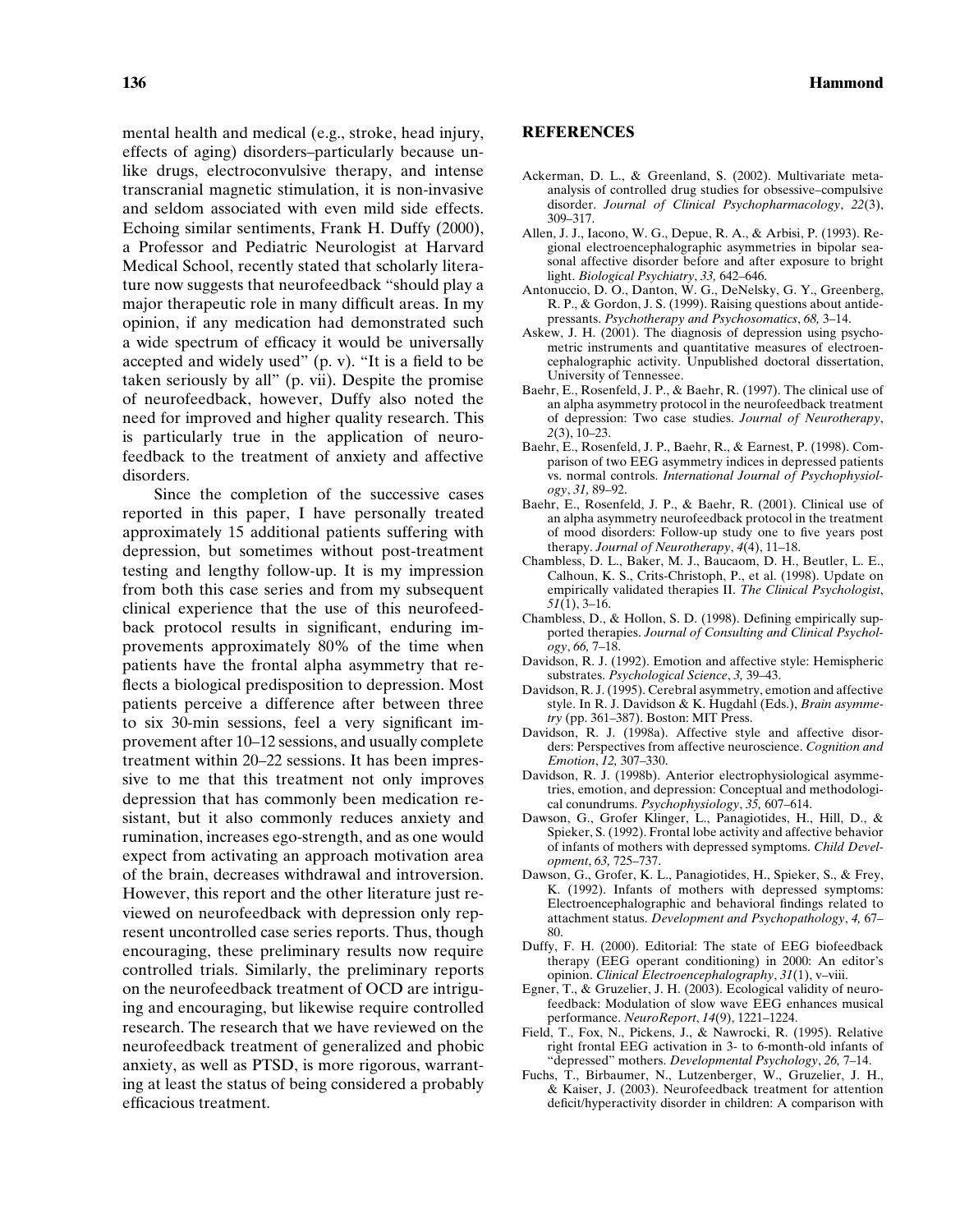methylphenidate. *Applied Psychophysiology and Biofeedback*, *28,* 1–12.

- Garrett, B. L., & Silver, M. P. (1976). The use of EMG and alpha biofeedback to relieve test anxiety in college students. Chapter in I. Wickramasekera (Ed.), *Biofeedback, Behavior Therapy, and Hypnosis*, Chicago: Nelson-Hall.
- Goodman, W. K., McDougle, C. J., & Price, L. H. (1992). Pharmacotherapy of obsessive compulsive disorder. *Journal of Clinical Psychiatry*, *53*(Suppl), 29–37.
- Gotlib, I. H., Ranganath, C., & Rosenfeld, J. P. (1999). Frontal EEG alpha asymmetry, depression, and cognitive functioning. *Cognition and Emotion*, *12,* 449–478.
- Greenberg, R. P., Bornstein, R. F., Greenberg, M. D., & Fisher, S. (1992). A meta-analysis of antidepressant outcome under "blinder" conditions. *Journal of Consulting and Clinical Psychology*, *60,* 664–669.
- Hammond, D. C. (2000) Neurofeedback treatment of depression with the Roshi. *Journal of Neurotherapy*, *4*(2), 45–56.
- Hammond, D. C. (2003). QEEG-guided neurofeedback in the treatment of obsessive–compulsive disorder. *Journal of Neurotherapy*, *7*(2), 25–52.
- Hammond, D. C. (2004). Treatment of obsessional OCD with neurofeedback. *Biofeedback*, *32,* 9–12.
- Heller, W., Etienne, M. A., & Miller, G. A. (1995). Patterns of perceptual asymmetry in depression and anxiety: Implications for neuropsychological models of emotion and psychopathology. *Journal of Abnormal Psychology*, *104,* 327–333.
- Heller, W., Nitschke, J. B., Etienne, M. A., & Miller, G. A. (1997). Patterns of regional brain activity differentiate types of anxiety. *Journal of Abnormal Psychology*, *106*(3), 376–385.
- Henriques, J. B., & Davidson, R. J. (1991). Left frontal hypoactivation in depression. *Journal of Abnormal Psychology*, *100,* 534–545.
- Jones, N. A., Field, T., Fox, N. A., Lundy, B., & Davalos, M. (1997). EEG activation in 1-month-old infants of depressed mothers. *Developmental Psychopathology*, *9,* 491–505.
- Khan, A., Khan, S.,  $\&$  Brown, W. A. (2002). Are placebo controls necessary to test new antidepressants and anxiolytics? *International Journal of Neuropsychopharmacology*, *5,* 193–197.
- Kirsch, I., Moore, T. J., Scoboria, A., & Nicholls, S. S. (2002). The emperor's new drugs: An analysis of antidepressant medication data submitted to the U.S. Food and Drug Administration. *Prevention and Treatment*, *5,* Article 23. Available online at http://www.journals.apa. org/prevention/volume5/pre0050023a.html.
- Kirsch, I., & Sapirstein, G. (1998). Listening to Prozac but hearing placebo: A meta-analysis of antidepressant medication. *Prevention and Treatment*, *1,* Article 2.
- Kirsch, I., Scoboria, A., & Moore, T. J. (2002). Antidepressants and placebos: Secrets, revelations, and unanswered questions. *Prevention and Treatment*, *5,* Article 33.
- Kotchoubey, B., Strehl, U., Uhlmann, C., Holzapfel, S., Konig, M., Froscher, W., Blankenhorn, V., & Birbaumer, N. (2001). Modification of slow cortical potentials in patients with refractory epilepsy: A controlled outcome study. *Epilepsia*, *42*(3), 406–416.
- Kwon, J. S., Youn, T., & Jung, H. Y. (1996). Right hemisphere abnormalities in major depression: Quantitative electroencephalographic findings before and after treatment. *Journal of Affective Disorders*, *40,* 169–173.
- Moncrieff, J. (2001). Are antidepressants overrated? A review of methodological problems in antidepressant trials. *Journal of Nervous and Mental Disease*, *189*(5), 288–295.
- Moore, N. C. (2000). A review of EEG biofeedback treatment of anxiety disorders. *Clinical Electroencephalography*, *31*(1), 1– 6.
- Passini, F. T., Watson, C. G., Dehnel, L., Herder, J., & Watkins, B. (1977). Alpha wave biofeedback training therapy in alcoholics. *Journal of Clinical Psychology*, *33*(1), 292–299.
- Peniston, E. G., & Kulkosky, P. J. (1991). Alpha-theta brainwave neuro-feedback therapy for Vietnam veterans with combatrelated post-traumatic stress disorder. *Medical Psychotherapy*, *4,* 47–60.
- Peniston, E. G., Marrinan, D. A., Deming, W. A., & Kulkosky, P. J. (1993). EEG alpha-theta synchronization in Vietnam theater veterans with combat-related post-traumatic stress disorder and alcohol abuse. *Advances in Medical Psychotherapy*, *6,* 37–50.
- Rosenfeld, J. P., Cha, G., Blair, T., & Gotlib, I. (1995). Operant biofeedback control of left-right frontal alpha power differences. *Biofeedback and Self-Regulation*, *20,* 241–258.
- Rosenfeld, J. P. (1997). EEG biofeedback of frontal alpha asymmetry in affective disorders. *Biofeedback*, *25*(1), 8–25.
- Rossiter, T. R., & La Vaque, T. J. (1995). A comparison of EEG biofeedback and psychostimulants in treating attention deficit/hyperactivity disorders. *Journal of Neurotherapy*, *1,* 48–59.
- Sterman, M. B. (2000). Basic concepts and clinical findings in the treatment of seizure disorders with EEG operant conditioning. *Clinical Electroencephalography*, *31*(1), 45–55.
- Walach, H., & Maidhof, C. (1999). Is the placebo effect dependent on time? A meta-analysis. In I. Kirsch (Ed.), *How Expectancies Shape Experience* (pp. 321–332). Washington, DC: American Psychological Association Press.
- Watson, C. G., Herder, J., & Passini, F. T. (1978). Alpha biofeedback therapy in alcoholics: An 18-month follow-up. *Journal of Clinical Psychology*, *34*(2), 765–769.
- Wiedemann, G., Pauli, P., Dengler, W., Lutzenberger, W., Birbaumer, N., & Buckkremer, G. (1999). Frontal brain asymmetry as a biological substrate of emotions in patients with panic disorders. *Archives of General Psychiatry*, *56,* 78– 84.